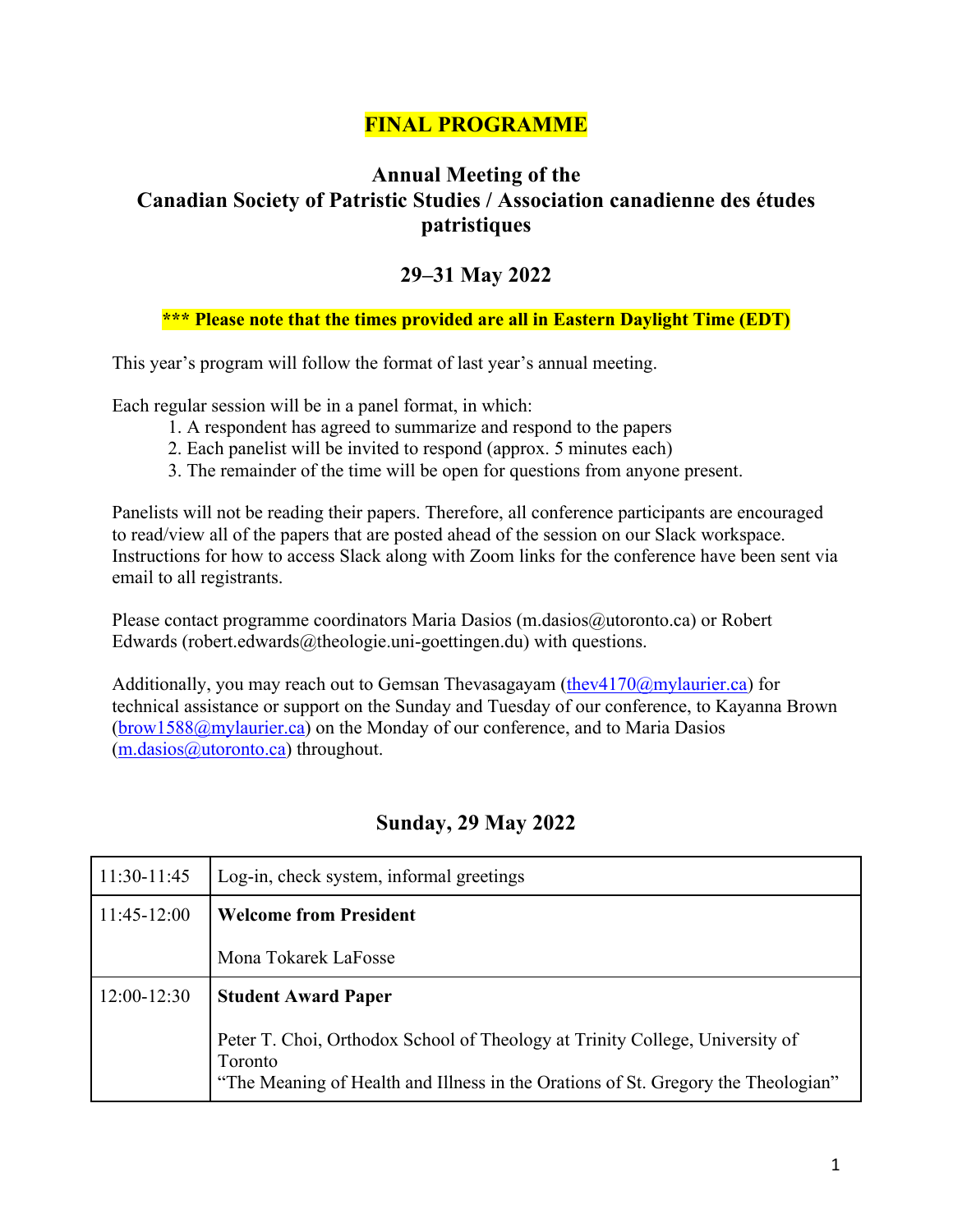| $12:30-13:30$ | <b>Lunch break</b>                                                                                                                                                                |
|---------------|-----------------------------------------------------------------------------------------------------------------------------------------------------------------------------------|
| 13:30-14:25   | Trauma and Therapeia in Early Christian Literature, Part 1                                                                                                                        |
|               | Presider: Jared Secord, University of Calgary                                                                                                                                     |
|               | <b>Opening Remarks</b><br>John Abad, Steven Muir, Maria Dasios                                                                                                                    |
|               | John Abad, St. Augustine's Seminary & Toronto School of Theology<br>"Tertullian's <i>De Patientia</i> : a Christian response to the dilemma of changing fortune<br>and suffering" |
|               | Paul Hartog, Faith Baptist Theological Seminary<br>"Martyrology and Axiology: Negotiating Sacrifice and Trauma through an Ordering<br>of Values in the Apostolic Fathers"         |
| 14:30-14:45   | <b>Break</b>                                                                                                                                                                      |
| $14:45-$      | Trauma and Therapeia in Early Christian Literature, Part 2                                                                                                                        |
| 15:30         | Presider: Jennifer Otto, University of Lethbridge                                                                                                                                 |
|               | Scott Harrower, Ridley College<br>"Promoting recovery from trauma in third century Carthaginian martyr texts: an<br>integrated scientific and historiographical approach"         |
|               | Miriam DeCock, Aarhus University<br>"The Early Christian Exegete as Ritual Healer: The Examples of Origen and<br>Chrysostom"                                                      |
|               | Marcin Wysocki, John Paul II Catholic University of Lublin<br>"How to recover from traumatic experiences? The answers and examples made by<br>Paulinus of Nola in his letters"    |

# **Monday, 30 May 2022**

| $10:00-10:15$   | Log-in, check system, informal greetings                                                                                          |
|-----------------|-----------------------------------------------------------------------------------------------------------------------------------|
| $10:15 - 11:15$ | Trauma and <i>Therapeia</i> in Early Christian Literature, Part 3:<br>Reception History of Galatians 6:17 in Patristic Literature |
|                 | Presider: Warren Campbell, University of Notre Dame                                                                               |
|                 | Steven Muir, Concordia University of Edmonton                                                                                     |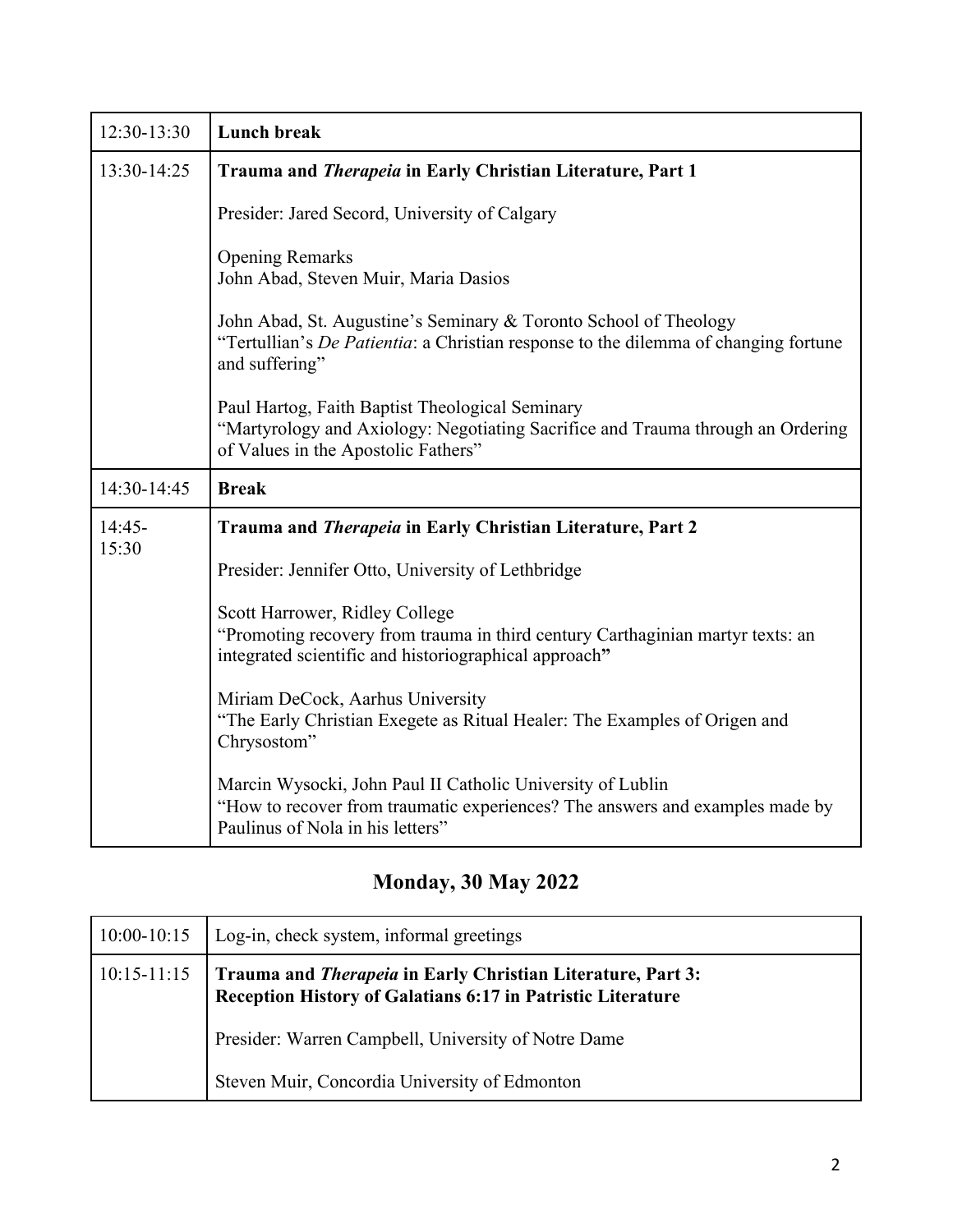|             | "Two-way trauma in Paul's letter to the Galatians"                                                                                                                               |
|-------------|----------------------------------------------------------------------------------------------------------------------------------------------------------------------------------|
|             | Jimmy Chan, Carey Theological College<br>"The Therapeutic Gospel for the Traumatic World: Stigmata domini Iesu Christi in<br>corpore as the Crown of Victory"                    |
|             | Wendy Elgersma Helleman, University of Jos & University of Toronto<br>"Marius Victorinus on the <i>stigmata</i> of the apostle Paul in Galatians 6:17 (Comm.<br>Gal. 2.6.17)"    |
|             | Maria Dasios, University of Toronto<br>"Rendering trauma beneficialfor whom? Gregory of Nyssa's Homily 12 on the<br>Song of Songs"                                               |
| 11:15-11:30 | <b>Break</b>                                                                                                                                                                     |
| 11:30-12:30 | <b>Grace, Gifts, and Agency</b>                                                                                                                                                  |
|             | Presider: John Solheid, St. Cloud, Minnesota                                                                                                                                     |
|             | Don Springer, McMaster Divinity College<br>"A Paradise of Mercy: Theophilus on Theosis"                                                                                          |
|             | Mark Hanson, McMaster Divinity College<br>"Do Not Grieve: Chrysostom's Preaching on Spiritual Gifts"                                                                             |
|             | Yip Mei Loh, Chung Yuan Christian University<br>"Origen's Concept of Free Choice of the Will"                                                                                    |
|             | Robert P. Kennedy, Saint Francis Xavier University<br>"The Supernatural in Augustine and Aquinas"                                                                                |
| 12:30-13:30 | Lunch break                                                                                                                                                                      |
| 13:30-14:15 | <b>Divinity and Humanity</b>                                                                                                                                                     |
|             | Presider: Robert Edwards, University of Göttingen                                                                                                                                |
|             | Timothy Pettipiece, Carleton University<br>"City of God(s): Unity and Plurality in Early Manichaean Theological Discourse"                                                       |
|             | Wendy Elgersma Helleman, University of Jos & University of Toronto<br>"Marius Victorinus on <i>spiritus</i> as divine <i>substantia</i> (Adv. Ar. 1A 8, 16-17 and 30-<br>$31)$ " |
|             | Marc Guany, University of Toronto                                                                                                                                                |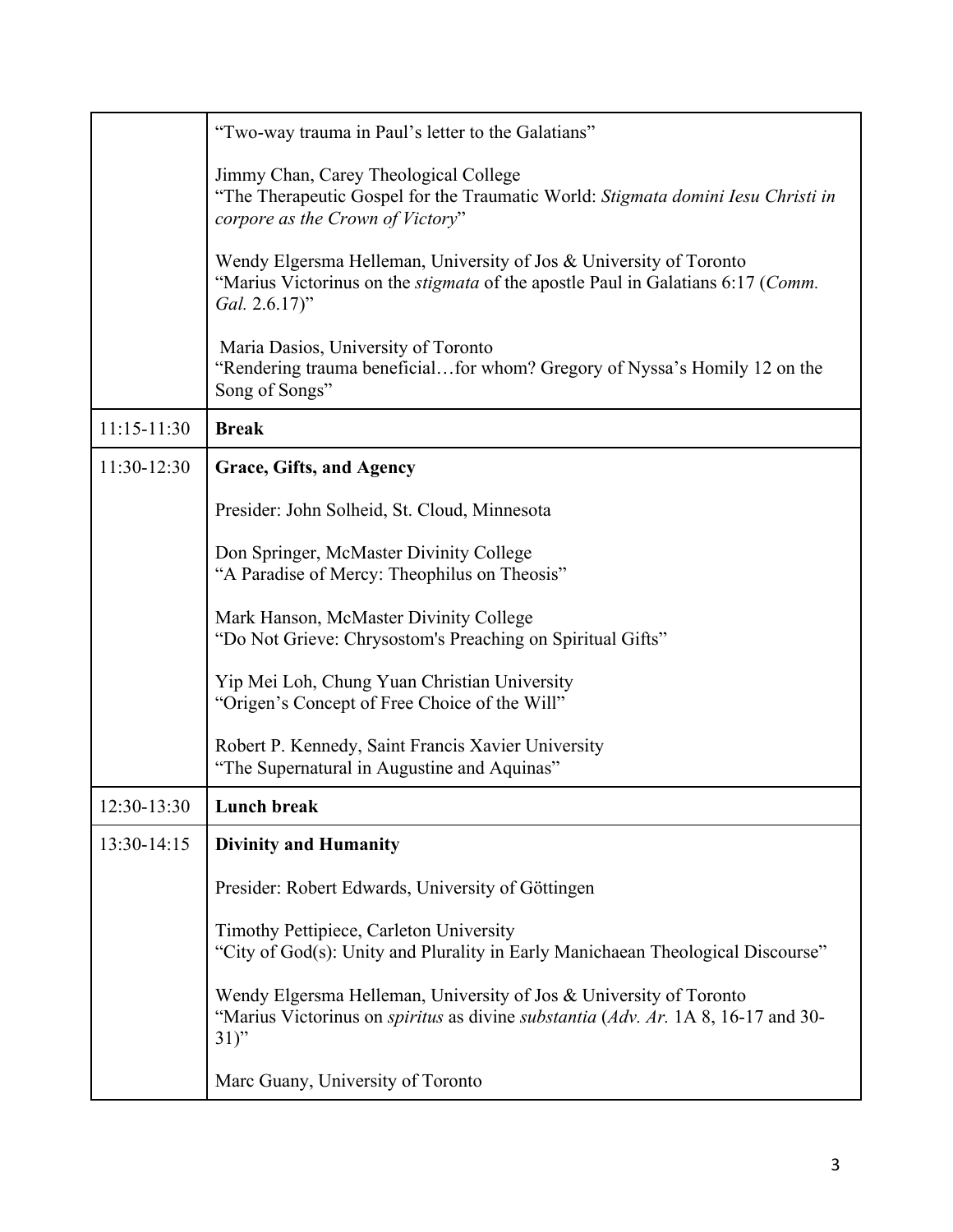|                 | "Reaching Out to the Unapproachable Beauty': Deification as Epektasis in Gregory<br>of Nyssa"                                                                             |
|-----------------|---------------------------------------------------------------------------------------------------------------------------------------------------------------------------|
| $14:15 - 14:30$ | <b>Break</b>                                                                                                                                                              |
| $14:30-15:15$   | <b>Images of Women</b>                                                                                                                                                    |
|                 | Presider: Timothy Pettipiece, Carleton University                                                                                                                         |
|                 | Mona Tokarek LaFosse, Martin Luther University College, Wilfrid Laurier<br>University<br>"Experiencing Paradox: Age and the Life Course in Hermas <i>Visions</i> 3.11-12" |
|                 | Pierre Cardinal, Institut de pastorale de l'Archidiocèse de Rimouski<br>"Narsaï et la réhabilitation de la Cananéenne"                                                    |
|                 | Robert Kitchen, Regina, Saskatchewan<br>"Not Only About Mary: Syriac Metrical Homilies on Mary"                                                                           |

# **Tuesday, 31 May 2022**

| $10:00-10:15$   | Log-in, check system, informal greetings                                                                                                                           |
|-----------------|--------------------------------------------------------------------------------------------------------------------------------------------------------------------|
| $10:15 - 11:00$ | <b>Speech, Language, Discourse</b>                                                                                                                                 |
|                 | Presider: Heather Barkman, University of Manitoba                                                                                                                  |
|                 | Jared Secord, University of Calgary<br>"Who Was Agrippa Castor (Euseb. HE 4.7.5-8)? Onomastics, Barbarian Wisdom,<br>and the Development of Christian Heresiology" |
|                 | Naoki Kamimura, Tokyo Gakugei University<br>"Martyrdom in time of peace and the relation of Christian identities to <i>parrhesia</i> "                             |
|                 | Jimmy Chan, Carey Theological College<br>"Augustine's Theological Anthropology of Diuersitate Linguarum in De Civitate<br>Dei"                                     |
| 11:00-11:30     | <b>Break</b>                                                                                                                                                       |
| 11:30-12:30     | <b>Annual General Meeting</b>                                                                                                                                      |
| 12:30-13:30     | Lunch break                                                                                                                                                        |
| $13:30 - 15:15$ | *Joint Session with CSBS*                                                                                                                                          |
|                 |                                                                                                                                                                    |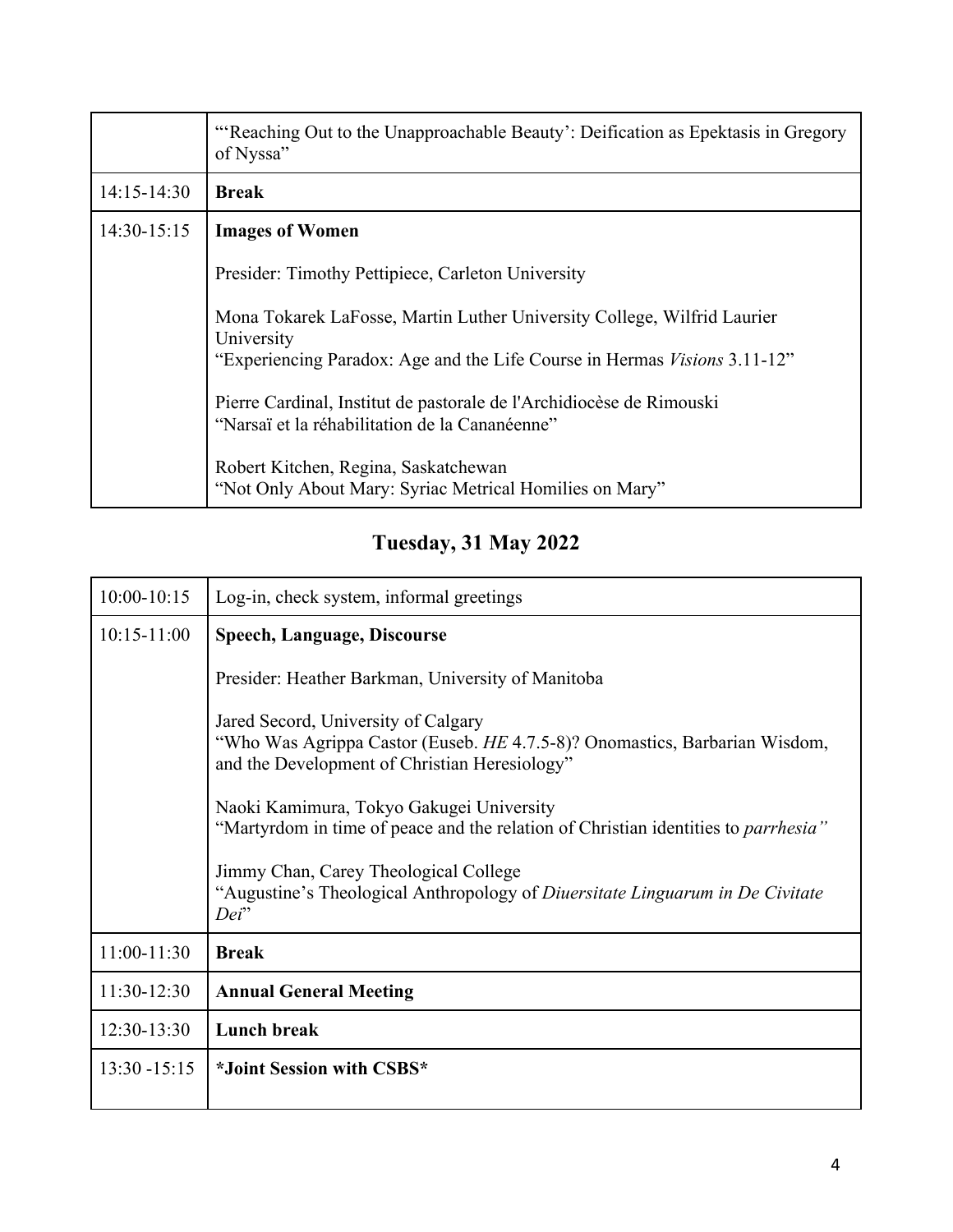| <b>Review Session of Tony Burke's New Testament Apocrypha: More Noncanonical</b><br><i>Scriptures</i> (vol. 2) |
|----------------------------------------------------------------------------------------------------------------|
| Chair: Danielle Baillargeon, University of Toronto                                                             |
| Review: Ron Charles, University of Toronto                                                                     |
| Review: Sean Hannan, MacEwan University                                                                        |
| Review: Mona Tokarek LaFosse, Martin Luther University College, Wilfrid Laurier<br>University                  |
| Response: Tony Burke, York University                                                                          |

# **Abstracts**

#### **John Abad**

#### **"Tertullian's** *De Patientia***: a Christian response to the dilemma of changing fortune and suffering"**

The *De Patientia* of Tertullian, written between 197 -206 C.E., provides important information how the author and the Christian community of Carthage navigated the circumstantial experience of Christians as liminal and persecuted group. In a seminal study of Tertullian's work, Fredouille (1984) contends that the African's work leans heavily on Stoicism and it produced a philosophical method reminiscent of the school, rather than uniquely Christian. Ayedze (2000) convincingly corrected the above conclusion by differentiating the rhetorical structure of the work from its content. My paper builds on this development. Although it is difficult to categorize the *De Patientia* under one genre – typical of Tertullian's early works, reading it through the lens of consolatio allows interesting association with Tertullian's apologetic oeuvre and their polysemous discourses. Like the Stoics, persecution and misfortune do not define a Christian; but since Christian patience is divine and true (16.1) human struggles find consolation to a reason enlightened by faith.

## **Pierre Cardinal**

## **"Narsaï et la réhabilitation de la Cananéenne"**

Un épisode de l'Évangile montre une femme cananéenne priant Jésus de guérir sa fille (Mt 15,21-28). Après avoir ignoré ses cris, Jésus justifie son refus en lui rappelant son identité. La prise de parole de cette femme forcera ensuite l'admiration de Jésus qui accédera à sa demande. Narsaï chante l'audace de cette Cananéenne qui a su convaincre Jésus en dépassant sa condition, celle d'esclave en raison de la malédiction qui pesait sur la descendance de Cham (Gn 9,20-27). C'est un double renversement qui s'opère. Narsaï voit en elle une nouvelle Ève, en qui est aboli le statut d'esclave du péché qui était celui de l'humanité depuis la chute (Memra 33).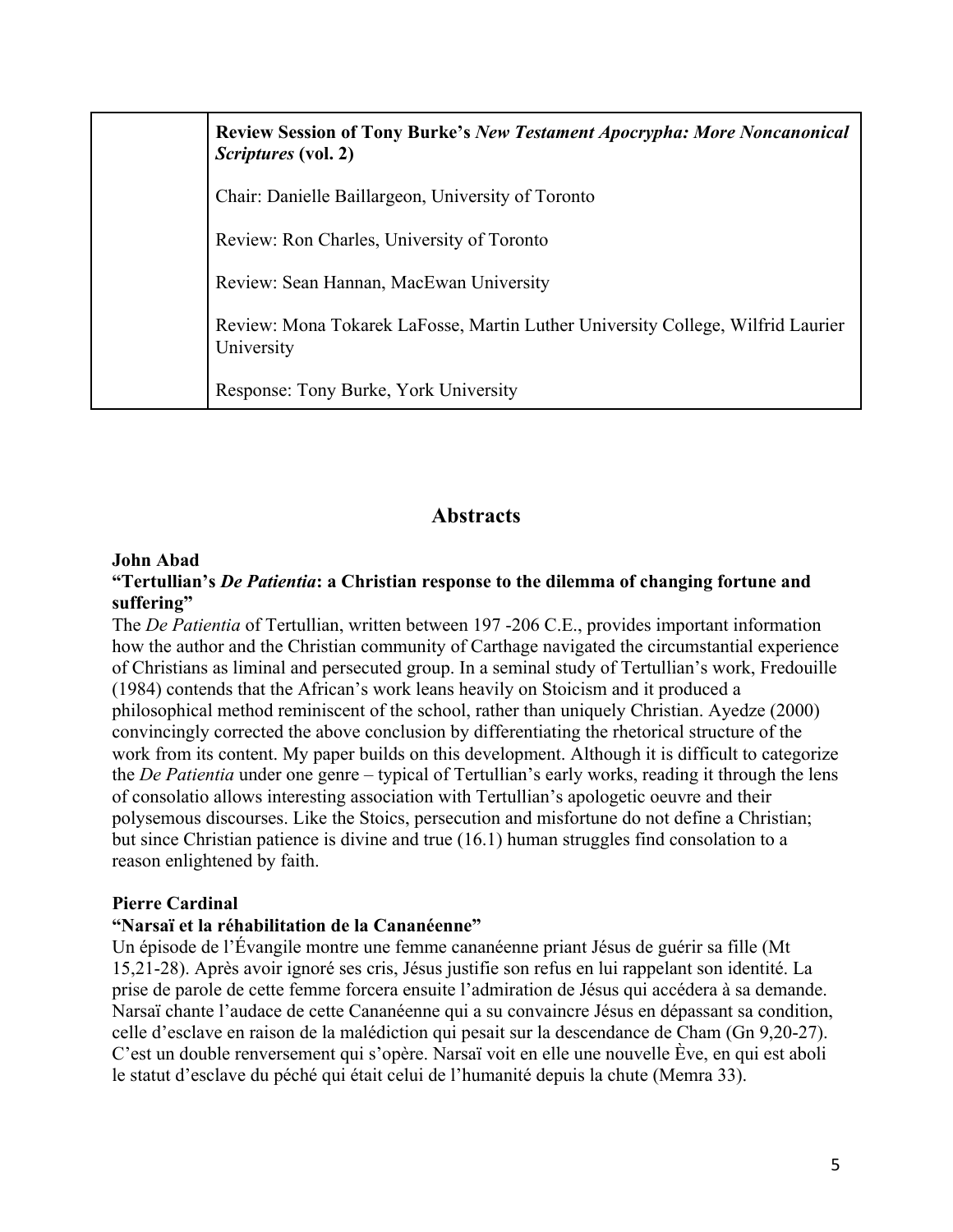#### **Jimmy Chan**

#### **"Augustine's Theological Anthropology of** *Diuersitate Linguarum* **in** *De Civitate Dei***"**

*De ciuitate Dei* (*ciu.)* is well known to be Augustine's theological treatise of two cities that are made by two loves. What is perhaps less established is a common characteristic of the two cities: they are both humans with diversity of languages (*diuersitate linguarum*)—by implication, cultures—who, despite their difference, need to communicate in order to achieve social peace (*ciu*. 19.7). This paper will explore the theological context of Augustine's anthropological interest in the diversity of language (*ciu*. 16.10, 16.11, 19.7): All people, Augustine asserts, are created by God who "offers them diverse delights matching their own diversity" (21.6) and offers rewards "according to the diversity of their merits" (21.27). One can imply from Augustine's treatment of *diuersitate linguarum* that there is a common yearning of togetherness and opportunities of divine epiphany. Recognizing this will help us live in harmony with God and our neighbours.

#### **Jimmy Chan**

#### **"The Therapeutic Gospel for the Traumatic World:** *Stigmata domini Iesu Christi in corpore* **as the Crown of Victory"**

In Augustine's *Commentary to Galatians*, there is Paul's self-disclosure: "For I bear the marks of the Lord Jesus Christ in my body." I want to explore two insights on the therapeutic understanding of persona trauma. First of all, for Augustine's Paul, his past *turbulentas contentiones* are not *stigmata domini Iesu Christi* in and by themselves? What is the significance of this declaration? Second, Augustine recognizes Paul's fighting his *alios conflictus et certamina*. What is his battle and how does it relate to his *stigmata domini Iesu Christi in corpore*? In traumatic experiences, our hearts maybe troubled by the guilty feelings from the traumatic experiences ("Did I do something wrong to cause this?"). Paul is able to discern and repel anyone (or anything) to tempt him to revert to the accusation of the law, hence the declaration of *De cetero, inquit, laborem nemo mihi praestet*. I argue that, through interpreting the metaphorical sense of *ad coronam uictoriae proficiebant*, Augustine delivers a soteriological triumph in explaining Paul's proclamation of his hermeneutics of Christ's stigmata; it is through this soteriological lens that Augustine moves his interpretation of Galatians to the height by proclaiming *Gratia domini nostri Iesu Christi cum spiritu uestro, fratres, Amen*.

#### **Maria Dasios**

#### **"Rendering trauma beneficial…for whom? Gregory of Nyssa's Homily 12 on the Song of Songs"**

The verses Gregory examines in his Homily 12 on the Song of Songs culminate in terms Gregory characterizes as "repellent in their ordinary sense." In first-person perspective, they depict the female speaker of the Song being struck and wounded by the watchmen of the city's walls, who tear her veil away. Taken in its "plain sense," this is a scene of violence. Reading "anagogically," Gregory relies on Scriptural precedent to demonstrate how the "wound (τραῦμα) is an admirable thing," purifying the sufferer, occasioning revelation and progress in spiritual ascent, conferring protective benefits and healing. In Gregory's reading, the speaker of the song does not lament her wounds but rather exults in the blow that bestows them, as Paul does in Gal. 6:17. In this paper, I will survey some of the social and semiotic contexts useful for understanding Gregory's association of wounds with possession and protection and examine the power structures implied in the reversals he inherits from Paul and supports with his own exegesis. I close by asking some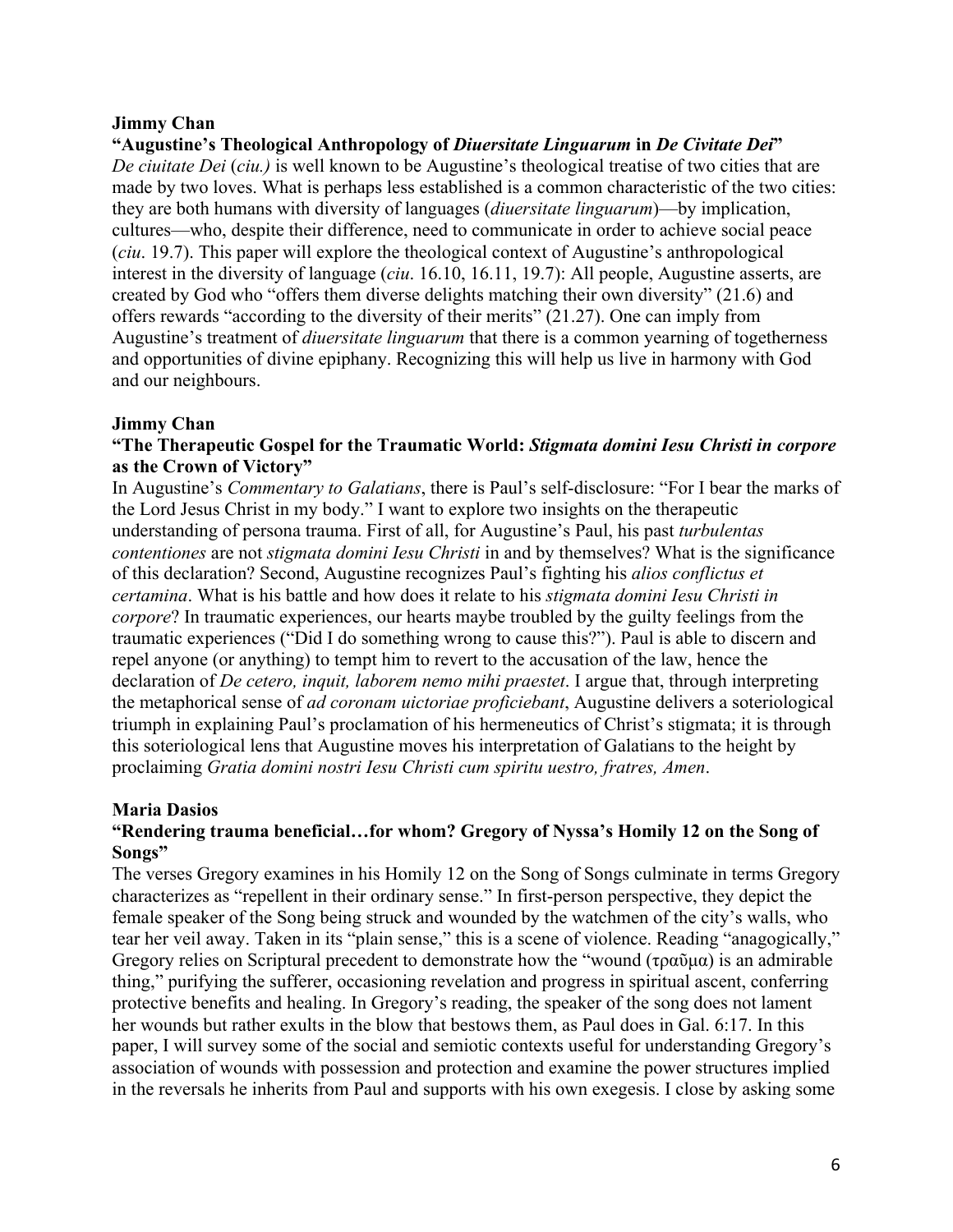broader questions about the troubling ways Christian interpretive traditions (ancient and modern) have imagined and enacted pedagogy and protection as force.

## **Miriam DeCock**

## **"The Early Christian Exegete as Ritual Healer: The Examples of Origen and Chrysostom"**

In this paper, I will examine several case studies from the exegetical corpuses of Origen and Chrysostom in which they discuss scripture's intrinsic—and by implication, the pastoral exegete's—capacity to heal the Christian believer. In the case of Origen, I will examine Hom.Luke 1; Hom.Gen 16; Hom.Lev 8; and in Chrysostom's corpus, Hom.Jn 3 and 14. These passages I will analyze through the lens of "the ritual expert," developed in particular by Heidi Marx in her study of third-century philosophers' theurgical characteristics. Both Origen and Chrysostom, I argue, laid claim to similar healing capacities as they discerned the meaning of scripture for their respective audiences.

## **Marc Guany**

#### **"Reaching Out to the Unapproachable Beauty": Deification as Epektasis in Gregory of Nyssa**

Deification permeates much of Gregory of Nyssa's thinking. His achievement in the doctrine of deification is seen to be one of the richest achievements among the Greek fathers. Perpetual progress lies at the heart of what it means to be deified. For Gregory, the creation of the human being according to the image and likeness of God is an imitation of the divine nature. This essay sheds light on Gregory's perception of deification as a process, as well as its different approaches such as the Christological – Pneumatological dimension of deification, the deification of the human body and nous, and deification and the knowledge and experience of God.

## **Mark Hanson**

## **"Do Not Grieve: Chrysostom's Preaching on Spiritual Gifts"**

In *Hom. 1 Cor* 29 John Chrysostom looks to encourage his audience because they have not received the same spiritual gifts that earlier generation of Christians had. To achieve this, Chrysostom shows that regardless of what gift is exchanged, each Christian receives a benefit from the Holy Spirit's gift-giving. Using a blend of stoic or Grecian cultural values on giftgiving and his own theological belief in the Holy Spirit's *synkatabasis*, this paper argues Chrysostom sees the Holy Spirit's goodwill in gift-giving as more important for forming a Christian mindset on this issue than the reception or use of any gift.

## **Scott Harrower, Ridley College**

#### **"Promoting recovery from trauma in third century Carthaginian martyr texts: an integrated scientific and historiographical approach"**

This paper argues that the composers of several third century Carthaginian hagiographies promoted behaviours and beliefs that were likely to generate recovery from trauma in communities that survived violent persecution. Drawing on Lewis Herman's psychiatric paradigms in her classic work, Trauma and Recovery, I focus on the composers' reframing of traumatic memories as an essential feature of the hagiographies in question. Such reframing may have positively contributed to trauma recovery and post traumatic growth in the surviving community. The works explored include The Passion of Perpetua and Felicity, Life of Cyprian, as well as Montanus, Lucius and their Companions.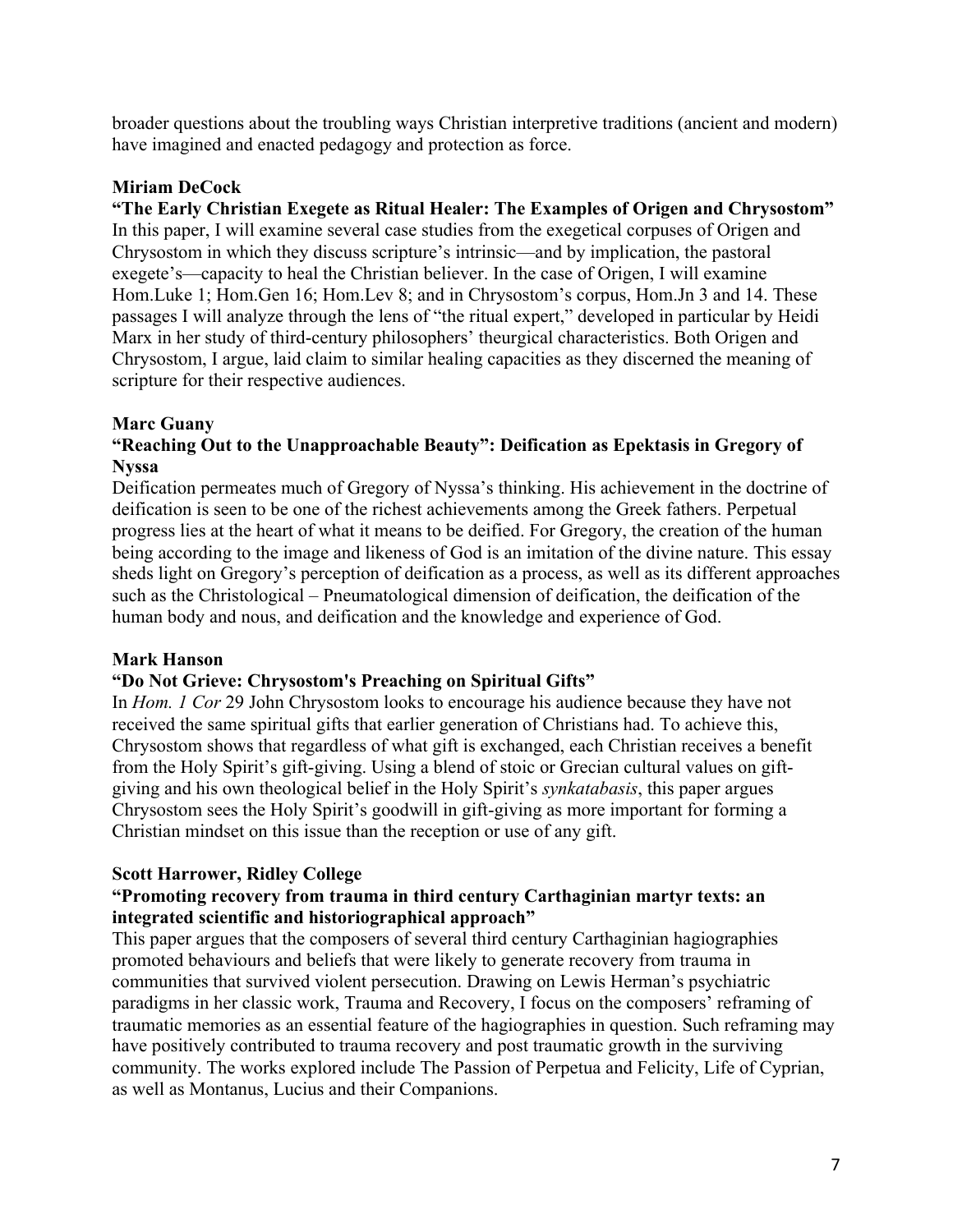#### **Paul Hartog**

#### **"Martyrology and Axiology: Negotiating Sacrifice and Trauma through an Ordering of Values in the Apostolic Fathers"**

Scholars have increasingly used social-scientific paradigms to study martyrdom. This paper will take an axiological turn by examining how the Apostolic Fathers negotiated the sacrifice and trauma of martyrdom by appealing to an interpretive hierarchy of values. The investigation will focus upon the overt negotiation found in Ignatius of Antioch and the *Martyrdom of Polycarp*, revealing the "rationale" behind Ignatius' obsessive death-fixation while also expounding the desire to counter "voluntary martyrdom" in the *Mart.Pol*. Such a mindset of axiological patterns will also illuminate the associated value-ordering in texts not generally deemed "martyrological," such as *1-2 Clement*, *Hermas*, and *Diognetus*.

#### **Wendy Elgersma Helleman**

#### **"Marius Victorinus on** *spiritus* **as divine** *substantia* **(***Adv. Ar.***1A 8, 16-17 and 30-31)"**

While fourth century Greek theologians debated using *ousia* to express what united the three divine persons, Marius Victorinus relied on a tradition from Tertullian in using the Latin term *substantia* for what was shared. He could also turn to Tertullian in specifying *substantia* as *spiritus* (*Prax*. 26). This essay examines how successfully Victorinus addressed problematic aspects of that designation, not only Tertullian's subordinationism and binatarian approach on the trinity, but particularly the need to distinguish uncreated divine spirit from created spirit (angels, demons). On that issue, we briefly compare Victorinus with contemporaries like Cyril of Jerusalem (*Cat*. 16.13) and Didymus the Blind (*Sanct. Spir.* 61-73).

#### **Wendy Elgersma Helleman**

#### **"Marius Victorinus on the** *stigmata* **of the apostle Paul in Galatians 6:17 (***Comm. Gal.* **2.6.17)"**

Marius Victorinus' short note on Gal. 6:17 recognizes Paul referring to burdens he already carries as *stigmata Domini nostri Jesu Christi*. This term is explained with reference to the 'suffering' of Christ, especially on the cross (*passionem ... in cruce*). Victorinus further elaborates on Paul suffering with Christ, as serving Christ "in the mystery," and "suffering the mystery of Christ" (*ego passus sum, et in mysterio conservio Christo, mysterium Christi patior*). My contribution will briefly explore Victorinus' understanding of the critical terms: the *mysterium Christi*, and *stigmata* as a symbol of suffering.

## **Naoki Kamimura**

#### **Martyrdom in time of peace and the relation of Christian identities to** *parrhesia*

The focus has already been shed on *parrhesia* within the field of patristic studies in the 1960s. For example, Giuseppe Scarpat (*Parrhesia: storia del termine e della sue traduzione in Latino*, 1964) attempted to define *parrhesia* from the emphasis on a 'frankness' that was formed through Christians' relationship to God. While the *parrhesia* was given to all by baptism, there was another *parrhesia* acquired through individual effort (Claudia Rapp, *Holy Bishops in Late Antiquity*, 2006: 268): the stories of Christian martyrs are highly stimulating because the parrhesia was useful, by which some individuals managed to oppose persecution and accept martyrdom. It is interesting to note that in the late fourth- and early fifth- centuries, the African people had been concerned about another type of martyrdom, that is, the 'deathbed (sickbed) martyr', the Christian who suffered illness without the aid of pagan remedies such as 'unlawful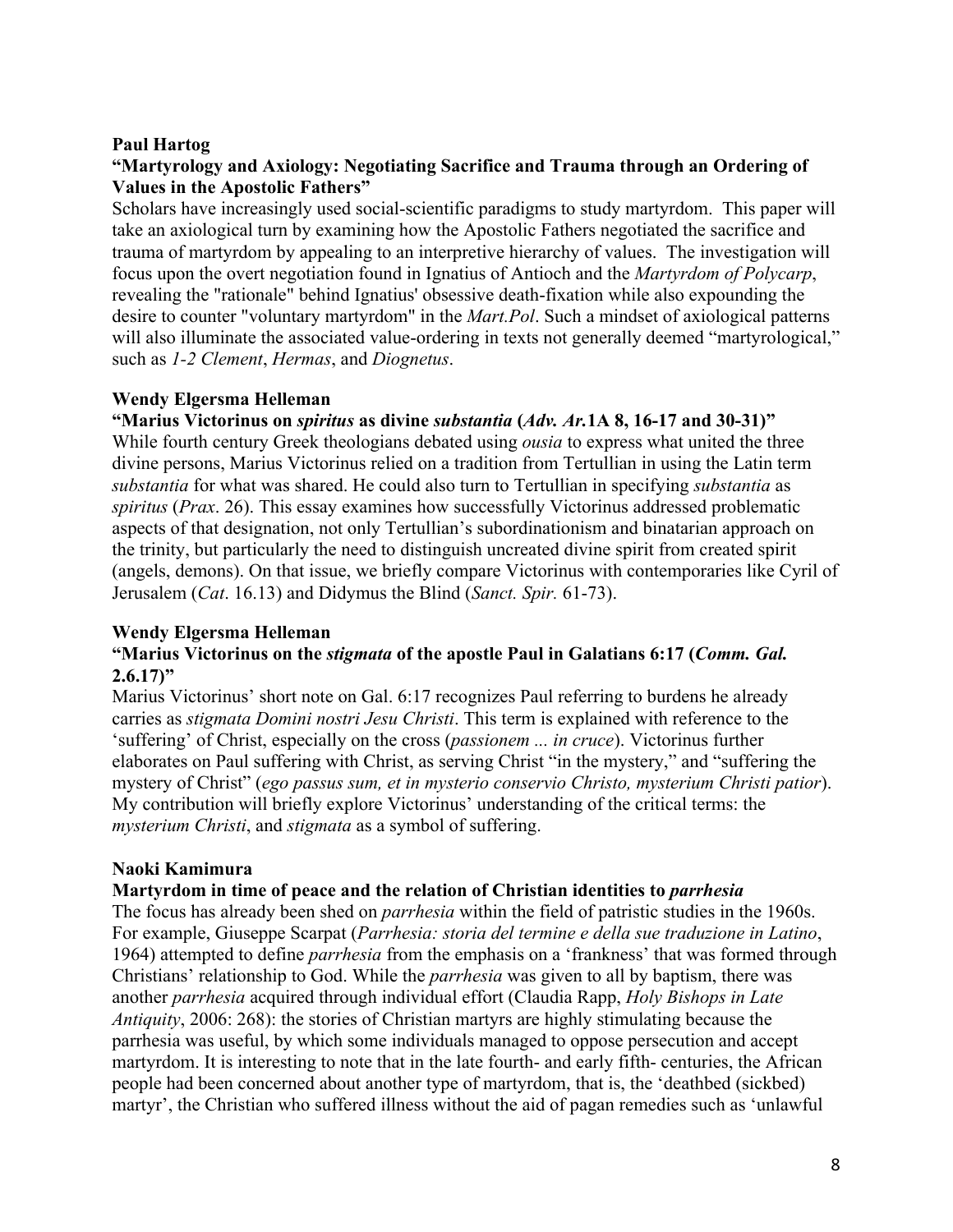charms' (Augustine, *Sermon* 335D,3): he compares those gathered at the deathbed to 'flesh and blood […] raging against the holy martyrs.' In this paper, I shall focus on his sermons with the interest that these narratives are a tool in Augustine's support for a viable alternative to the martyrdom in time of peace, thereby arguing the significance of the frames of reference for *parrhesia*.

## **Robert P. Kennedy**

#### **The Supernatural in Augustine and Aquinas**

In his monumental work, Surnaturel (1946), Henri de Lubac delineated the history of the relationship between human nature and "supernature" from the Patristic age to modernity. He asserts that Augustine clearly uses the notion of the supernatural while also acknowledging that there were important developments in the understanding of the concept by the time of Aquinas. Although his main goal was to show the contrast between the medieval and modern conceptualizations of the relationship between the natural and the supernatural, de Lubac provides fertile ground for deeper research into the reasons for the differences between Augustine's and Aquinas's doctrines of human nature. This paper will focus on the theme of moral agency in these thinkers in the light of their views of the supernatural and will explore how recent developments in historical methodology might affect de Lubac's conclusions.

#### **Robert Kitchen**

#### **Not Only About Mary: Syriac Metrical Homilies on Mary**

Three metrical homilies about Mary by Jacob of Serugh (d. 521) have recently been recovered. While Jacob praises Mary, the homilies are not all about her, focusing upon other theological phenomena and institutions which Mary exemplified. The intermediary role she played in the paradox of the Incarnation is detailed, and how her perpetual virginity established the type for later monasticism. Isaac of Antioch's (fl. 485) short poetic homily has Mary describing her role in the Incarnation as the proof for the Miaphysite (One United Nature) confession of Christ.

#### **Yip Mei Lo**

#### **Origen's Concept of Free Choice of the Will**

No other philosophers quoted Plato so often as Origen, the founder of philosophical theology through his synthesis of philosophy with Biblical exegesis. Contra Celsum II, 16, informs us about Plato's myth in Republic X, where Plato narrates the fate of man and his choice. In First Principle Book III, 1, Origen inquires into the main principles of Christian faith for salvation: 'eph' hêmin' (within our own power), 'to thelein' (the will) and 'autexousion' (selfdetermination). In this article I discuss Origen's concept of the will in terms of Plato's Republic X and Laws X.

#### **Mona Tokarek LaFosse**

#### **Experiencing Paradox: Age and the Life Course in Hermas** *Visions* **3.11-12**

The Shepherd of Hermas was meant to be heard, imagined, and experienced repeatedly in the context of community—not read from a logical, linear, individualistic perspective. This experience of the text may be evident in the embodied imagery found in the explanation of the three forms (μορφή) of the Woman Church (3.11-12). The explanation of each form reflects a paradox associated the ancient Mediterranean life course. The ultimate paradox is the image of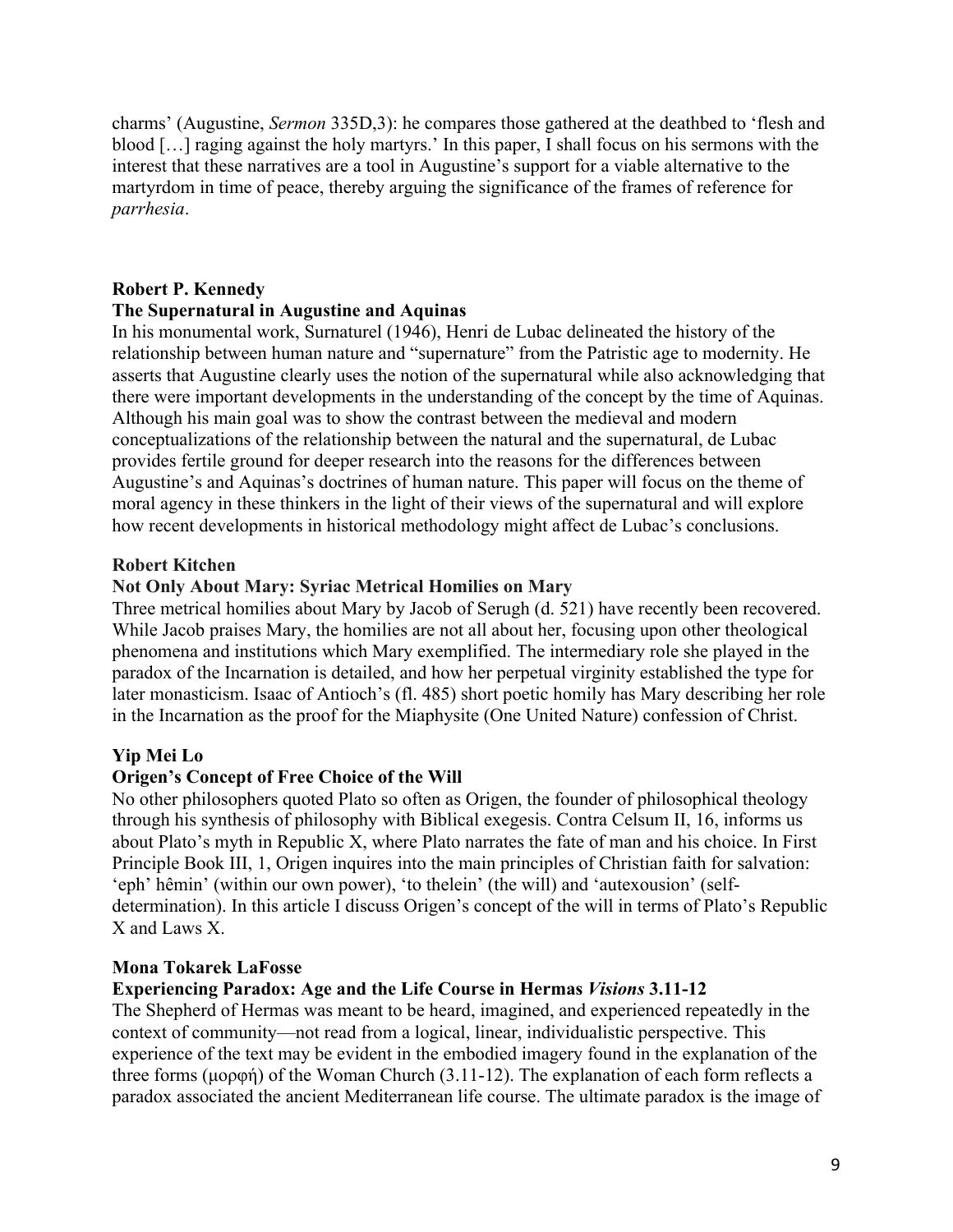the reversal of the life course itself, conveying a communal sense of renewal and stability (3.13.4). The religious experience of this text was meant to persuade the audience to choose the inner change of *metanoia* that ideally resulted in generosity and unity in the community, thus transforming religious experiences into tangible ones—not once, but over and over again.

# **Steven Muir Trauma in Galatians 6:17**

In Galatians 6:17, Paul boldly states, "I bear on my body the marks of Christ." This statement, in typically Pauline fashion, inverts conventions and makes an honor claim out of trauma. It is similar to Paul's hardship statements in 2 Corinthians. Paul identifies with the sufferings of Christ and asserts his status as a slave of Christ. Here we see a rare personal glimpse into Paul, even though it also is powerful rhetoric.

## **Timothy Pettipiece**

#### **City of God(s): Unity and Plurality in Early Manichaean Theological Discourse**

While Manichaean teachings are famous for their dualistic cosmological basis, Manichaean theological discourse does not fit neatly into established categories. Even though early Manichaean texts regularly refer to the ruler of the light-realm as "God," the heavenly realm is also said to be populated by a multiplicity of "gods" and divine beings. At the same time, Manichaean authors also employed a variety of trinitarian concepts and formulas. This paper examines the complex and polyvalent way in which Manichaeans conceptualized divinity, in order to arrive at a more nuanced understanding of their theological frame of reference.

## **Jared Secord**

#### **Who Was Agrippa Castor (Euseb.** *HE* **4.7.5-8)? Onomastics, Barbarian Wisdom, and the Development of Christian Heresiology**

In this paper, I re-examine the life and work of Agrippa Castor, an early heresiologist mentioned briefly by Eusebius. I use onomastic methods in the paper's first part to attempt to provide a date and context for Agrippa, suggesting that he was not necessarily from Palestine, as previous scholars have assumed. In the paper's second part, I contextualize Agrippa's work within the intellectual culture of the second century. I argue that his lost refutation of Basilides displays two characteristic features of the second century: a display of encyclopedic erudition, and engagement with a prevailing debate concerning the relationship of Greek and barbarian culture.

## **Don Springer**

## **A Paradise of Mercy: Theophilus on Theosis**

*Ad Autolycus*, Theophilus' sole surviving treatise, is a text replete with significant, yet inchoate theological reflections. Among the notable contributions of this text are two subtle allusions to a doctrine of theosis. As is characteristic for the apologists of the second century, these emerging ideas of becoming like God are focussed more on process than product. There is more a concern for the journey to the divine, rather than on the more mystical or ontological discussions that emerge in later writers. In this essay I will explore the role that divine grace places in Theophilus' understanding of theosis. I argue that, although *To Autolycus* is largely dominated by a concern for a righteous obedience that leads to salvation, the grace of God is nevertheless